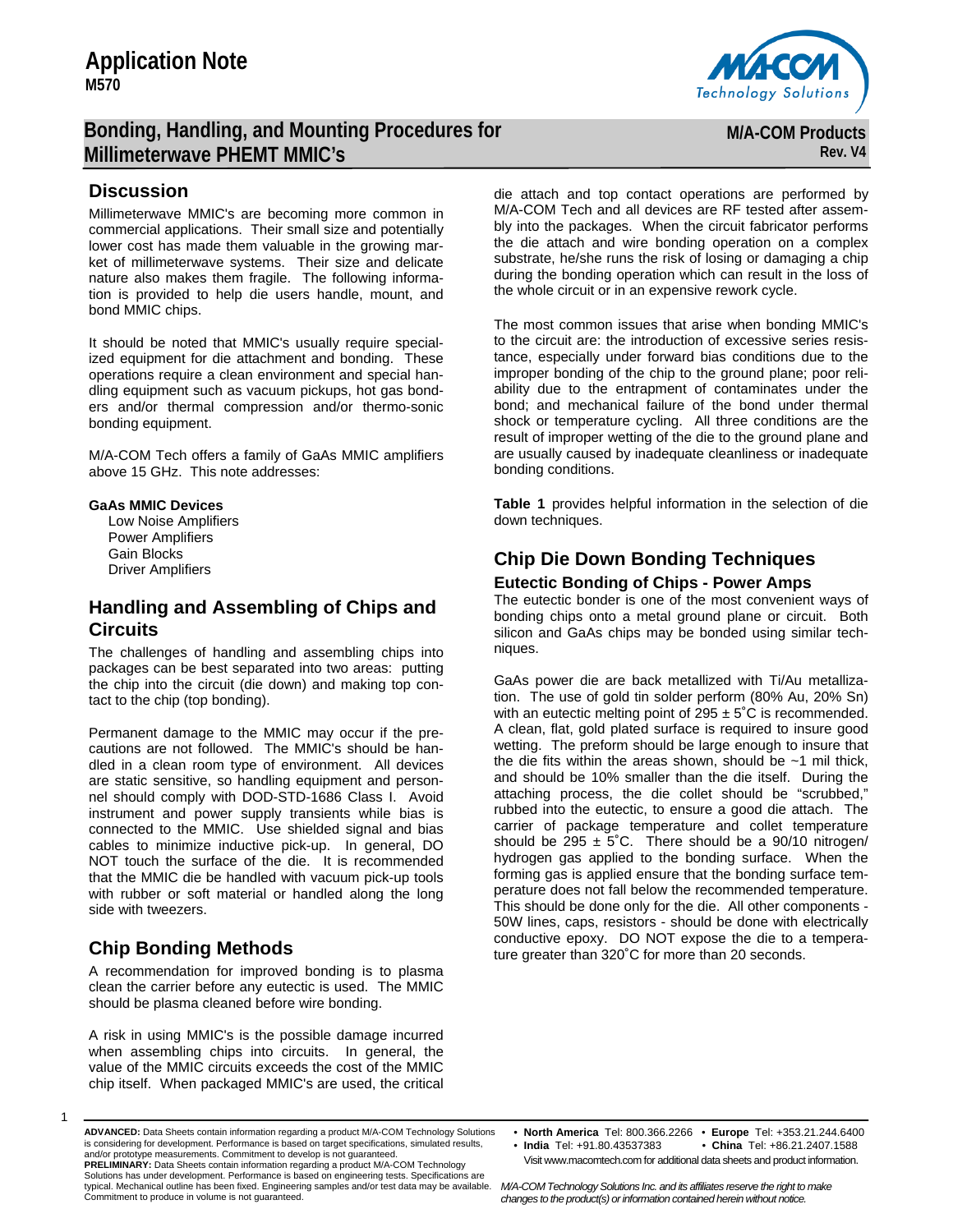

**M/A-COM Products** 

**Rev. V4**

# **Bonding, Handling, and Mounting Procedures for Millimeterwave PHEMT MMIC's**

| Die Down<br><b>Method</b>                                          | <b>Resultant</b><br>Thermal<br><b>Resistance</b> | <b>Temperature</b><br><b>Required</b>          | <b>High</b><br>Temperature<br><b>Capabilities</b> | <b>Power</b><br><b>Handling</b><br><b>Capability</b> | Ease of<br><b>Operation</b> | <b>Special</b><br><b>Equipment</b><br><b>Required</b>              | <b>Potential</b><br><b>Problems</b>                                                          |
|--------------------------------------------------------------------|--------------------------------------------------|------------------------------------------------|---------------------------------------------------|------------------------------------------------------|-----------------------------|--------------------------------------------------------------------|----------------------------------------------------------------------------------------------|
| Conductive<br>Epoxy                                                | Good with<br>proper<br>technique                 | Room temp to<br>$150^{\circ}$ C                | Good                                              | Low to<br>medium<br>power                            | Easiest to<br>apply         | Little to none                                                     | High series or thermal<br>resistance                                                         |
| Soft solder <i>i.e.</i> .<br>Pb-Sn-Aa<br>(90.5.5)<br>Pb-Sn (60,40) | Good to very<br>qood                             | $200 - 280^{\circ}$ C<br>$180 - 200^{\circ}$ C | Good                                              | Good to very<br>good for low<br>or high<br>power     | Simple<br>application       | Heated stage<br>hot gas<br>bonder or gas<br>curtain and<br>furnace | Flux is usually required<br>with lead solders.<br>Cleaning of flux must<br>be done carefully |
| Eutectic Solder<br>Au-Sn (80,20)<br>Sn-Sb (97,3)                   | Very good                                        | Approx. 300°C<br>Approx. 230°C                 | Good                                              | Very good                                            | Simple<br>application       | Heated stage<br>or hot gas<br>bonder                               | Needs clean reducing<br>atmosphere                                                           |

### **Table 1. Selection Guide for Die Down Bonding Techniques**



**Figure 1. Die Bonding Criteria** 

# **Die Bonding with Conductive**

# **Epoxies - LNAs**

 $\mathfrak{p}$ 

Although satisfactory die down bonds may be obtained using these epoxies, the power amplifiers may not perform to specification. The low noise amplifiers work well when epoxies are used. The following precautions should be observed to obtain consistently strong bonds.

The low noise die are back metallized with Pd/Ni/Au (100/ 1,000 / 30,000Å) metallization. Thermally and electrically conductive epoxy is recommended for diemounting the low noise die, although Au/Sn eutectic preforms can be used.

The attachment surface should be clean and flat. Electrically conductive epoxy is required and must be within the warranty shelf and/or pot life. It is advisable to use half the listed pot life. Silver conductive epoxies should not be used where they will come into contact with lead tin solders or high tin solder. There can be an anodic reaction which may cause failure of the bond. Epotek H2OE or Ablestick 84-1LMI is recommended.

A minimum amount of epoxy should be applied, then the die should be placed into position. **Figure 1** shows good and unacceptable bonds.

- China Tel: +86.21.2407.1588
- Visit www.macomtech.com for additional data sheets and product information.

**PRELIMINARY:** Data Sheets contain information regarding a product M/A-COM Technology Solutions has under development. Performance is based on engineering tests. Specifications are typical. Mechanical outline has been fixed. Engineering samples and/or test data may be available. Commitment to produce in volume is not guaranteed.

**ADVANCED:** Data Sheets contain information regarding a product M/A-COM Technology Solutions is considering for development. Performance is based on target specifications, simulated results, and/or prototype measurements. Commitment to develop is not guaranteed.

<sup>•</sup> **North America** Tel: 800.366.2266 • **Europe** Tel: +353.21.244.6400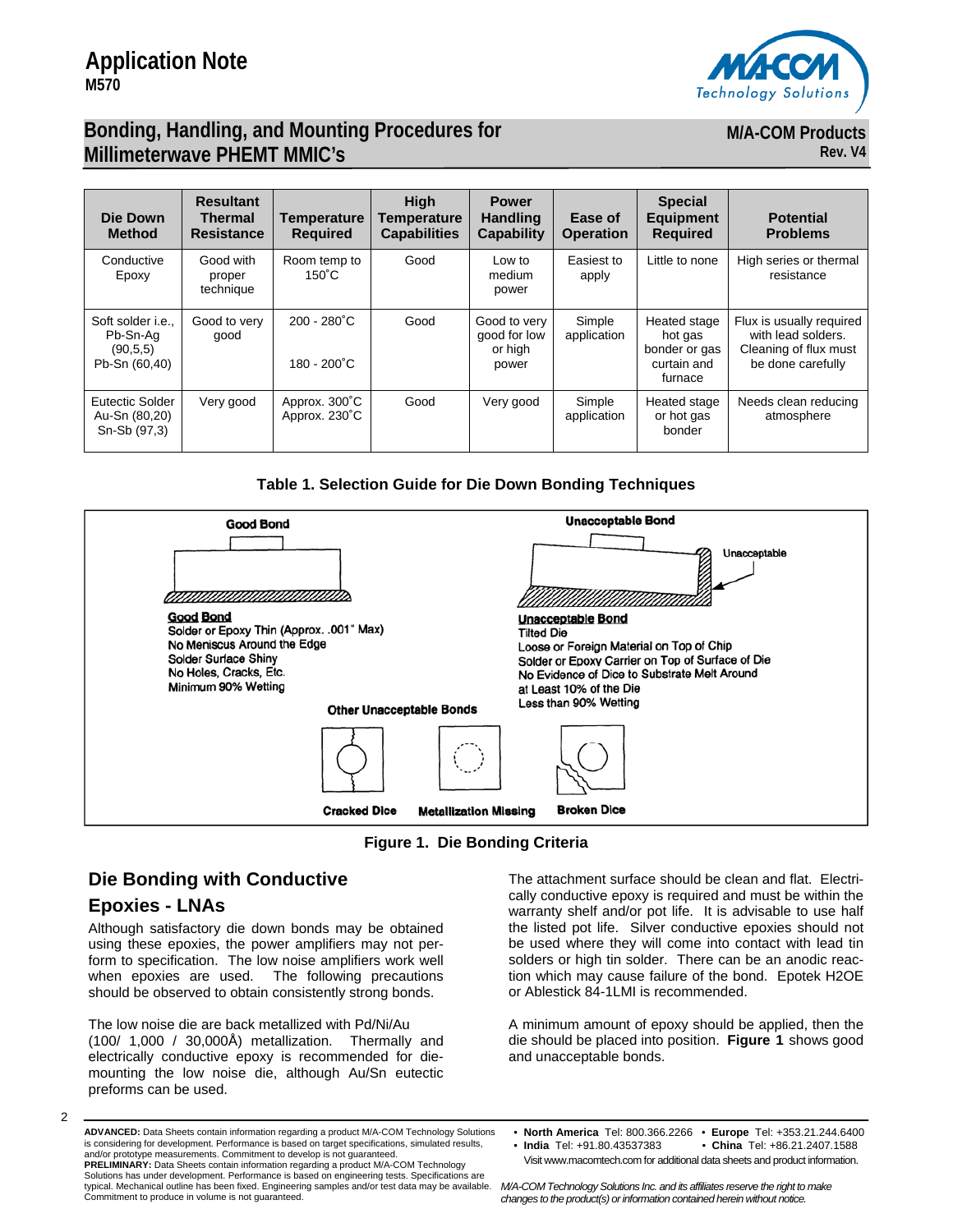# **Application Note M570**

# **Bonding, Handling, and Mounting Procedures for Millimeterwave PHEMT MMIC's**



**M/A-COM Products Rev. V4**

Curing of the epoxy should follow the manufacturer's recommended schedule. They epoxy must be cured in air or oxidizing atmosphere since the reaction requires oxygen. The epoxy oven should be clean and have good air flow. The epoxy will not cure well if there are other solvent fumes in the atmosphere.

The carrier fluid must not be allowed to flow on the top of the chip. Not only will it make the chip un-bondable, it will be almost impossible to detect under normal bonding procedure. If a vacuum tip is used to put the chip in place, remove the vacuum when the chip is 10 mils from the epoxy. Static charge will hold the chip to the tip. If the vacuum tip touches the epoxy, it will become coated with the epoxy carrier fluid and contaminate the next chip. This same problem may occur with the use of tweezers. The tweezers should be cleaned before picking up another chip if they touch the epoxy.

The shear bond strength of a good epoxy joint can approach that of solder 50-100 kgms/cm2. The thickness of the conductive epoxy should be kept at 0.001" or less.

The shear bond strength should be about: 40-60 grams for 0.010 x 0.010 inch chip 150-250 grams for 0.020 x 0.020 inch chip 350-500 grams for 0.030 x 0.030 inch chip

In general, the epoxy will shear before the chip breaks. Weak bonds are usually caused by the use of old epoxy, bonds that are too thick, or lack of cleanliness.

## **Visual Inspection**

Die down bonds should be checked with a 5-15X microscope and should meet the visual criteria shown in **Table 2.** 

## **Top Contacting Methods**

The usual criteria for choosing a specific top bonding technique are the size of the top contact of the chip, the type of chip, the sensitivity of the chip to temperature and pressure, the type of circuit board, and the equipment available. Usually, the simplest contacts are a gold 0.0007 to 0.001 inch diameter wedge bonded gold wire. The inductance of a 1 mil diameter wire will be  $\sim$ 0.5 nH for a 0.20 inch long lead. This inductance can be reduced considerably by using multiple contact wires.

It is very difficult to give definite parameter values of force pressure time and temperature for an optimum bonding schedule. Different wire, bonding surfaces, or die characteristics require different bonding conditions. GaAs is very brittle and extra care should be taken when wire bonding. In general, the bonding parameters should be adjusted to maximize reproducibility at a high bond pull strength.

| Die Down Method          | <b>Visual</b><br>(Good Bond Criteria)                                | <b>Typical Bond Strength</b><br>(In Stress) | <b>Extra RS1 From Die Down</b><br>$(0.020"$ Chip) |  |
|--------------------------|----------------------------------------------------------------------|---------------------------------------------|---------------------------------------------------|--|
| Conductive Epoxy         | Flat, maximum epoxy thickness<br>approx. 0.001 inch 90% min. wetting | Approx. 50-100 kgms/cm2                     | Less than 0.1 ohms                                |  |
| Soft Solder              | Flat, maximum epoxy thickness<br>approx. 0.001 inch 90% min. wetting | Approx. 70-100 kgms/cm2                     | Less than 0.1 ohms                                |  |
| Gold-tin Eutectic Solder | Flat, maximum epoxy thickness<br>approx. 0.001 inch 90% min. wetting | Approx. 100-150 kgms/cm2                    | Less than 0.1 ohms                                |  |

1. This is the approximate extra RF series resistance from an ideal lossless bond of a 0.020" x 0.020" chip.

### **Table 2. Visual Inspection for Good Die-Down Bonds (Using a 5-15x Microscope)**

Commitment to produce in volume is not guaranteed.

• **North America** Tel: 800.366.2266 • **Europe** Tel: +353.21.244.6400 • **India** Tel: +91.80.43537383 • **China** Tel: +86.21.2407.1588

Visit www.macomtech.com for additional data sheets and product information.

*M/A-COM Technology Solutions Inc. and its affiliates reserve the right to make changes to the product(s) or information contained herein without notice.*  typical. Mechanical outline has been fixed. Engineering samples and/or test data may be available.

**ADVANCED:** Data Sheets contain information regarding a product M/A-COM Technology Solutions is considering for development. Performance is based on target specifications, simulated results, and/or prototype measurements. Commitment to develop is not guaranteed. **PRELIMINARY:** Data Sheets contain information regarding a product M/A-COM Technology Solutions has under development. Performance is based on engineering tests. Specifications are